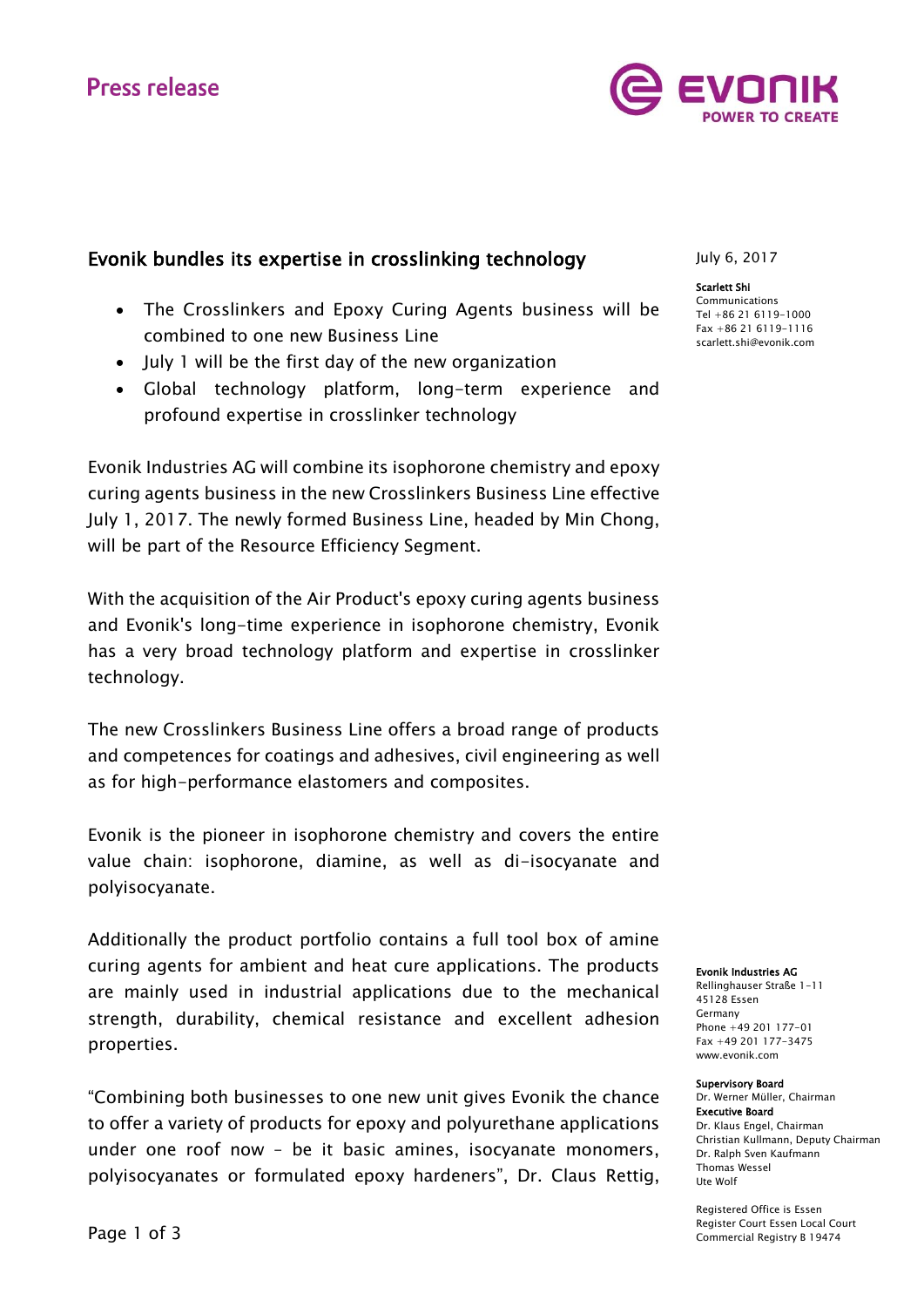

Chairman of the Board of Management, Evonik Resource Efficiency GmbH.

"Apart from the organizational change, safety and meeting the needs of our customers continues to remain our first priority", Min Chong, head of the new Business Line Crosslinkers. "We see ourselves as a partner; interested in developing next-generation product solutions together with our customers. A broad technology platform serves as the basis for further growth and successful collaboration."

The Business Line has a total of about 1.000 employees worldwide. Production facilities in Europe, North America, and Asia ensure optimal proximity to markets and customers and open up attractive growth opportunities.

The Crosslinkers portfolio contains strong brands:

Amicure®, Ancamide®, Ancamine®, Ancarez®, Ancatherm®, Anquamine®, Anquawhite®, Curezol®, Dicyanex®, EplinkTM, Epodil®, Hybridur®, Imicure®, Nourybond®, Sunmide®, VESTAGON®, VESTAMIN®, VESTANAT®, VESTASOL® [www.evonik.com/crosslinkers](http://www.evonik.com/crosslinkers)



Claus Rettig **Min Chong** 

Chairman of the Board of Management Head of the Business Line Crosslinkers Evonik Resource Efficiency GmbH Evonik Resource Efficiency GmbH